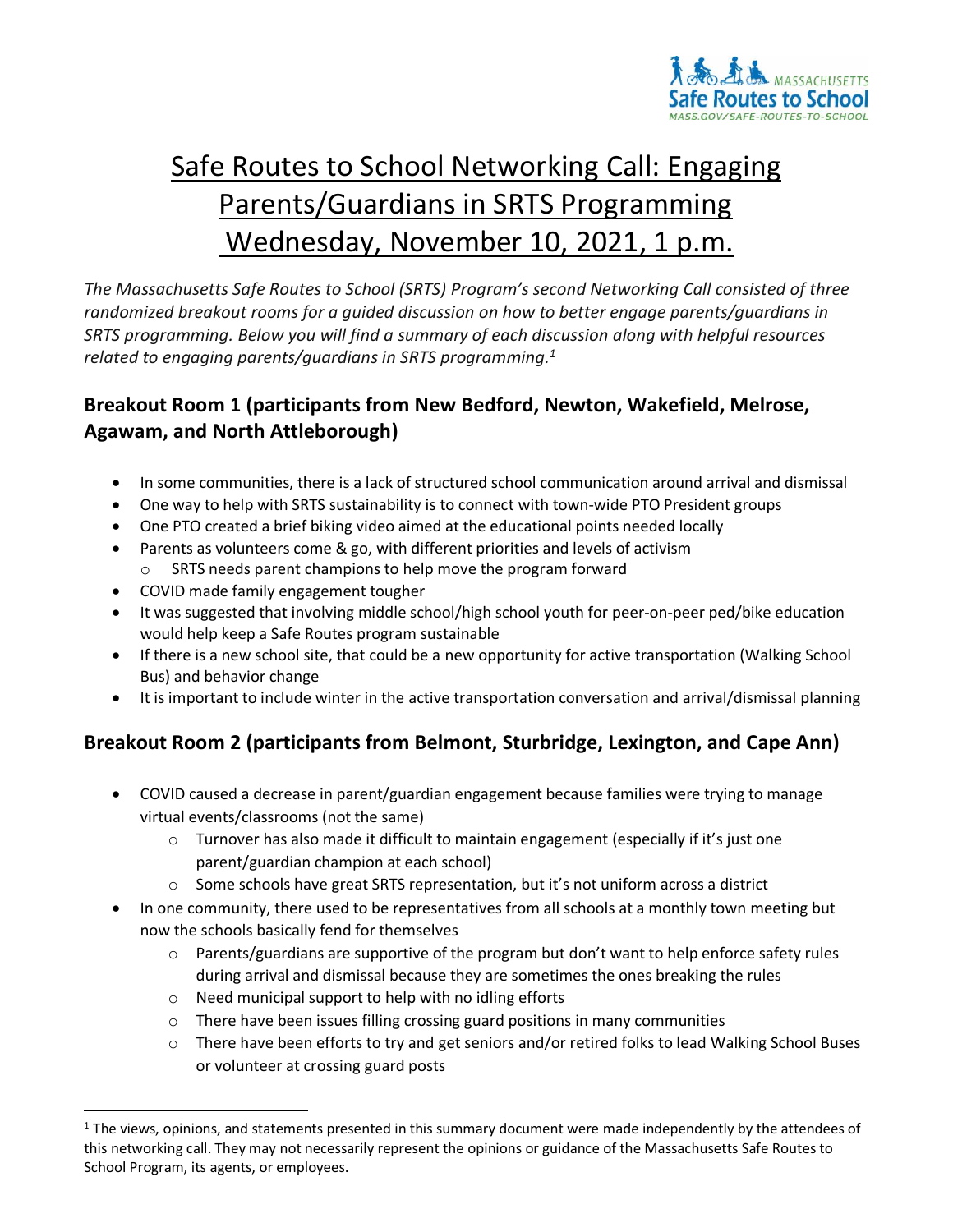- Most parent/guardian engagement takes place during the flagship events/walk to school days
	- o They can help with communication
	- o PTO chairs try to fill the volunteer spots
- In another community, one of the parents is a transportation professional and a member of the local bike/ped committee
	- o The municipal buy-in helps with infrastructure change
	- o SRTS Task Forces are a great way for school and municipal folks to come together and move Safe Routes programming along in a community
- Successful communication techniques include inviting folks to join a site walk, direct emails, in-person conversations (during arrival and dismissal), and having different organizations/groups share on multiple platforms so it really sinks in

## **Breakout Room 3 (participants from Seekonk, Burlington, Townsend, Westborough, Sturbridge, and Arlington)**

- There was a wide range of parent/guardian engagement with these communities
	- $\circ$  Some schools don't have any engagement and other schools have supportive families for walk to school days
	- $\circ$  PTOs/PTAs are sometimes helpful, but they are struggling to get parents involved (can't get volunteers)
	- $\circ$  In one community, parents/guardians must be the primary target because community members don't want to volunteer (they want SRTS to happen, but don't want to be involved)
	- $\circ$  One town has a coordinator who is very involved, but the issue is getting volunteers to assist
	- $\circ$  There have been efforts to try and establish a pilot program (created by SRTS) to try and make arrival/dismissal safer (waiting for Select Board)
- Not only has it been difficult engaging families, but it has also been difficult engaging schools due to capacity limits this year
	- $\circ$  There is some caution over the amount of messaging (don't want to have communication fatigue)
	- o It's harder to get buy-in when the schools are on busy streets
- There is a wide range of communication strategies that work in each community
	- $\circ$  Some individual schools have their own Facebook page that get a lot of engagement
	- $\circ$  Some teachers have individual Twitter accounts where families can get direct information from them
	- o Some PTOs have Facebook and Twitter pages where they can push information out
	- o Some schools have a "virtual backpack" where families can access the regular newsletter and information on walk to school days
	- $\circ$  In other communities, there is no one managing the social media accounts and the folks who are most engaged on social media don't have children in the schools (mostly curious about the grant opportunities)
	- $\circ$  Some communities are able to translate their messages into multiple languages to reach all families (Safe Routes to School also has many backpack flyers offered in multiple languages)
- Some schools have been successful with SRTS programming by offering incentives like parking and community service hours for high school students